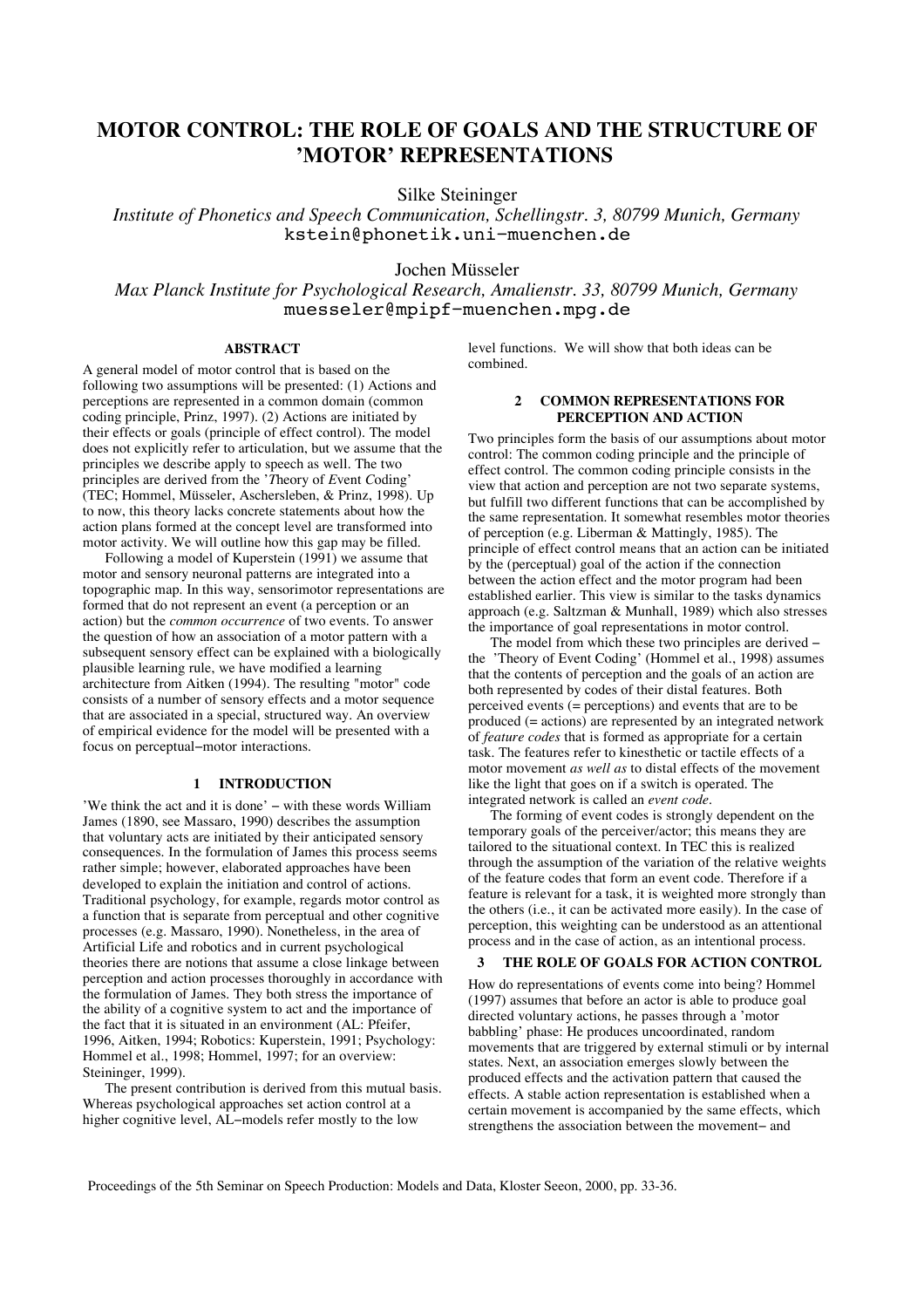effect−produced patterns.

A similar idea is used in the DIVA−model of speech production by Guenther (1995). He assumes that the babbling of infants comprises an action−perception cycle that can be used to tune the parameters of the production system. Through simulated babbling his model learns the mapping between orosensory (somatosensory) coordinates defining the shape of the vocal tract and articulator movements. In a second step, the mapping between sound targets and orosensory (i.e. vocal tract) targets is learned.

Another assumption related to TEC is the ideomotor theory of action control (e.g. Lotze, 1852). In contrast to early versions of this theory, however, *all* effects are assumed to be connected to the motor activation, not only body−related afferent effects (proprioceptive or kinesthetic effects) but also distal sensory effects (such as the corresponding lighting of a lamp). When motor patterns occur repeatedly with corresponding distal effects, random effects become rarer and rarer and an increasingly stable representation of the action plan is formed. However, TEC (Hommel et al., 1998) makes less concrete statements about how the action plans (formed at the concept level) are transformed into motor activity. In combining the views of TEC with an AL model of motor control this gap may be filled.

The AL−learning architecture from Aitken (1994) allows a mobile agent to acquire sensorimotor representations. Aitken expands ideas of Kuperstein in assuming a network of target maps that are connected together (the socalled '*S*ensory− *M*otor−*A*ssociation−Modules', in short SAM−modules). All modules function by the same principle: If all or a subset of their inputs are correlated (i.e., if they are repeatedly active together), this correlation is stored in the module.

How the ability of the module to detect and to store the correlation is realized, is not important here. One can assume a neuronal network or a symbolic system of classification rules. It only has to be guaranteed that correlations can be detected and stored through unsupervised learning. Furthermore, random input should be ignored and noise should be tolerated.

The learning principle according to Aitken (1994) is based on the fact that for every input−vector a distribution of possible output states is formed (as a function of the input states). By means of this distribution, the output state is then selected. After that, the distribution is actualized in such a way that the correlated inputs later evoke the same output state with a greater probability. Uncorrelated input therefore leads to random output and correlated input after the learning always produces the same output. Competition for representational space ensures that correlations subsequently unrepresented in the inputs are eventually replaced by stronger correlations.

In order for the module to learn sequences of movements, Aitken assumes that two of these modules are connected in a special way. The so−called sensory module gets input from the environment and from the motor module and passes on output itself to the motor module. The so−called motor module gets input from the sensory module and passes on output to the environment and to the sensory module. The output of the motor module to the environment produces effects there. For the SAM−modules learning is possible because the inputs to the sensory module are no longer random because of the connection of the sensory module and the motor module to the environment. Motor output has effects in the environment which leads to non−random input sequences at the sensory module. Because the modules can detect correlated inputs,

they can learn to link the state of the motor module with the state of the sensory module. How does this work in detail?

The first step consists in 'motor babbling' as described above. The random output of the motor module produces random movements. After some time a certain motor sequence will occur repeatedly and will lead to effects that can be detected. The repetition can be caused by anatomic structures that suggest a certain repetition or by realities in the environment that lead to a repeated performance of the same movement sequence. This allows the sensory module to detect the correlation between the input from the environment (the *effect of a former state* of the motor module) and the *current state* of the motor module.

After learning has taken place, the sensory module has representations of the correlated occurrence of a motor state and the sensory effect that was caused by the motor state one time−step before. In principle, a motor command sequence with its sensory consequences is learned (what Aitken calls a 'primitive effective sequence'). This is the first component of learning.

The second component of learning takes place in the motor module. Because the output state of the motor module is connected through its effects to the input of the sensory module, certain motor states occur consistently with representational states of the sensory module. If the motor module is in state C, the sensory module is consistently in state  $[B, E(A)]$  (i.e., B correlated with the effect of A). If a certain input occurs, for example  $B[E(A)]$ , the motor module will produce − because of its learning rule − the appropriate output with a higher probability in the future (i.e., C), when both occur together repeatedly. This means the motor module learns the appropriate motor answer to a state of the sensory module. These two steps allow the learning of a motor sequence that occurs repeatedly during motor babbling.

#### **4 THE STRUCTURE OF "MOTOR"− REPRESENTATIONS**

To find a solution to the problem of how a certain motor pattern can be connected with its respective *subsequent* effect, we assume that the sensorimotor code consists of an association of a motor sequence that was learned in the way described by Aitken with several sensory effects. What does this mean in detail?

We assume that the common coding domain is structured similarly to the topographic map in the model of Kuperstein. The resulting codes possess distal reference as demanded, because only regularities in the environment can lead to a correlation of simultaneously active sensory and motor patterns. The result are correlation codes that represent a relation between a sensory input and a motor activation.

 As the model of Aitken makes clear, some problems have to be solved to explain the acquisition of event codes: To enable effect control of actions, a correlation code has to make a connection between the motor activation and its subsequent sensory effect, that is, the code has to have a *directional temporal structure*. Furthermore, the motor activation has to be linked to its *proper* effect and not to the effect of the previous motor activation as is the case in the model of Aitken. And last, but not least, there remains the problem of how a correlation between an input and an output can be formed: To combine a sensory and a motor pattern with his target map, as proposed by Kuperstein  $(1991)$ , both must be available as input. The goal, however, is to trigger the appropriate motor pattern by the sensory effect; therefore it is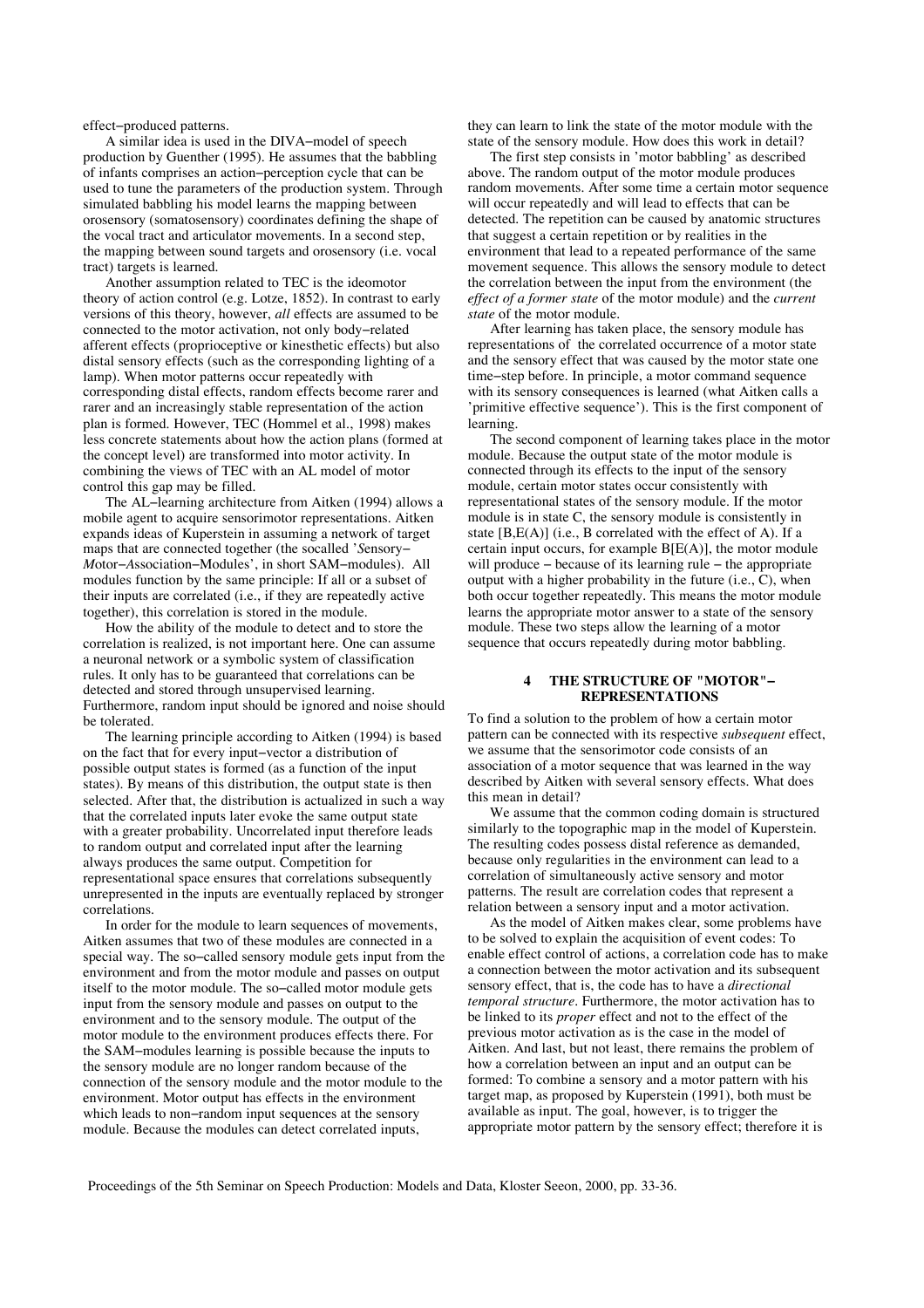not enough to combine a sensory and a motor representation. The motor representation actually has to make sure that the muscles are activated, that is, it has to produce output. Answers to all three problems can be found when elaborating on the ideas of Aitken (1994):

The last problem, the manner in which the motor output can be used as input, is solved by Aitken through the assumption that his motor module passes on output both to the environment and to the sensory module. In the sensory module then, the sensory input (an effect of the motor output to the environment) can be correlated with the motor output. This conforms exactly to the assumptions of Hommel  $(1997)$  in regard to his assumption about the acquisition of the effect control. However, the combination of motor activation and its effect (= sensory input) always occurs with a temporal delay; an effect occurs after its trigger. In Aitken's module, therefore, the input of an effect is correlated with the motor state that *follows* the effect−triggering motor state. This answers the question of how sequences of effect−movement series can be learned, but it does not answer the question of how the system can learn the connection between a certain motor output and the *appropriate* effect or input; only simultaneous events are correlated.

As a solution to the two first problems we assume that a correlation code consists of the integration of the 'primitive effective sequence' described by Aitken. It is assumed that the code is structured like the sensory and the motor module of Aitken, by which the learning of a primitive effective sequence is possible. This whole sequence then is 'integrated', meaning it becomes possible to activate it as a whole without losing its basic organization. The code in principle consists of a 'temporal averaging' over the individual effects of a primitive effective sequence that stay associated with the sequence as a whole. We then assume that each sensory input that conforms to an individual effect of the learned movement sequence activates the whole code and leads to the triggering of the whole movement. Because of the underlying temporal organization that consists in the correlations between the sensory and the motor representations of the code, it is assured that the individual motor activations take place in the correct order.

So, the presented correlation code links several effects with a corresponding motor pattern or, in other words, with an elementary (mini−) movement sequence. The effects are coded as simultaneous because of the temporal averaging, however the underlying correlational structure of the learned sequence guarantees a directional temporal organization of the code. The three above mentioned problems are solved by these assumptions.

In our opinion, event codes develop from sensorimotor correlation codes that represent an elementary mini− movement sequence. The sequence is associated with several sensory inputs/effects. The correlation codes are presumably acquired through 'motor babbling' (see above; see also Hommel, 1997; Guenther, 1995; Kuperstein, 1991). Movements are restricted by the anatomy of the learning system and the environmental conditions, just as analogously the sensory information is restricted by the environmental conditions and the structure of the sensory organs. The correlated occurrence of sensory and motor information therefore is determined by the structure of the environment and the structure of the body of a newborn or the structure of the effectors of an artificial cognitive system. The resulting codes then represent mini−units of this structure of the environment and the anatomy or, to be precise, their

interaction. The correlation codes that form the basis of the system therefore depend heavily on its physical structure and the set−up of the environment. This makes clear why it is important to investigate perception and action together and with regard to the body in which cognition is 'implemented' (see Pfeifer, 1996).

The described correlation codes could be called *subfeature codes* in contrast to the event codes of TEC. They too are event codes with distal reference, but they refer to mini−events or implicit knowledge. They possess neither the abstraction level of the event codes described in TEC nor that of the feature codes. With the name 'subfeature codes' we want to make clear that the codes are not the parts of a symbol (in the sense of symbolic information processing), but the parts of a connectionistic representation. The second important property of these representations is that they do not map an event in the environment but a *relation* between an event and the 'owner' of the representation. They represent regularities in the interaction between the actor/perceiver and his environment. Common coding representations of the described kind get their reference by their history of origins; they are automatically anchored in the world.

#### **5 EMPIRICAL EVIDENCE**

The assumption of a close connection between perceptual processes and processes of action control is supported by empirical data. These data show an interaction of both functions if the similarity of action and perception tasks is varied. For example, compatibility experiments aim to investigate how far a stimulus that shares features with a reaction is able to facilitate or handicap this reaction. The general finding in such experiments is that reaction times are faster with compatible stimulus−response−mappings, for example, when the spatial layout of the responding keys corresponds to the spatial layout of the stimuli. In contrast, reaction times are slower with incompatible stimulus− response−mappings (for an overview, see Alluisi & Warm, 1990). This is generally explained by the assumption of feature overlap ('dimensional overlap', e.g., Kornblum, Hasbrouq, & Osman, 1990), where a compatible layout primes the correct answer automatically. With an incompatible layout, the wrong answer is assumed to be activated first and the subject reacts slower because it takes time to cancel this activation. Without the assumption of common codes for perception and action, it is hard to understand why these privileged relations between stimuli and reactions exist (Prinz, 1997).

If action and perception share the same representations, this should not only lead to mutual priming. It also could lead to a conflict if both functions have to use the same resources at the same time. Müsseler and Hommel (1997) were able to show that a perceptual impairment can be observed when an action is produced simultaneously. The experimental setup was like this: In every trial the subjects had to accomplish two tasks that were connected in a special way. The first task consisted in the execution of an obligatory pressing of both buttons of a computer mouse and then a directly following left or right button press. The last, single button press was predetermined at the beginning of a trial by an imperative stimulus. The second task consisted in a perception task. The double mouse click triggered the short presentation of an arrow head on the display that was masked by a random dot pattern. The subjects had to identify this arrow head. The presentation time of the arrow head was so brief that the subjects made 10−40% identification errors on average.